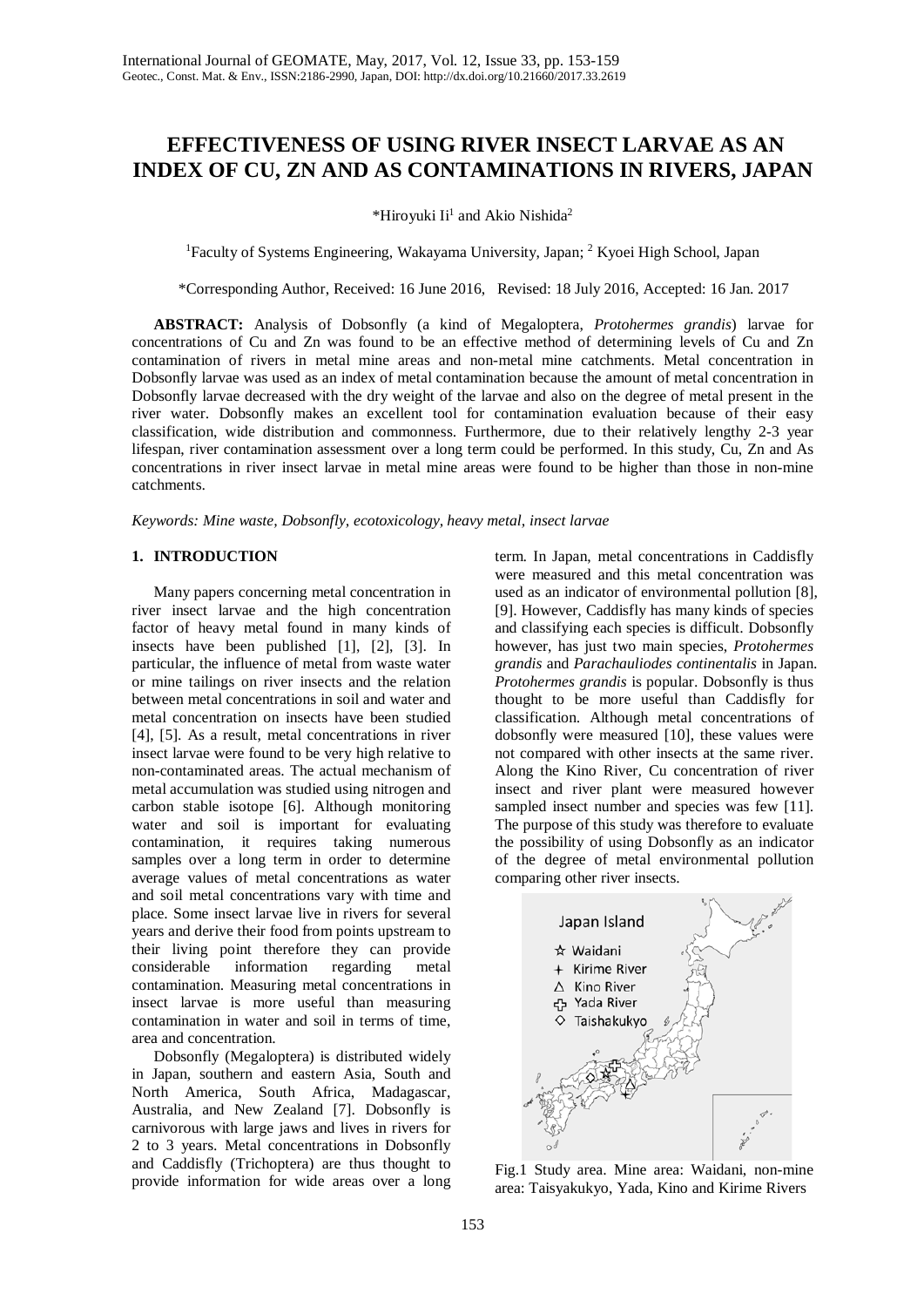#### **2. MATERIALS AND METHODS**

River insect larvae were sampled at both mine and non-mine catchments and metal concentrations were measured. The Waidani area was selected for mine catchments in Okayama Prefecture as shown in Fig.1. The Waidani is a typical closed small scale copper mine area operated until 70 years ago and its tailings containing ores and slag were disposed of along the top of a local valley with no protection. Pyrite  $FeS<sub>2</sub>$ , spharelite ZnS, chalcopyrite  $CuFeS<sub>2</sub>$  and arsenopyrite FeAsS were found in the tailings and Zn, Cu and As contamination was suspected. River water originated from the tailings seepage. River insect larvae were sampled along the downstream of the valley in May, June, November, December 2013 and January 2015. River water after filtration with 0.45 micrometer was sampled and flow rate was measured from December 2011 to January 2015. River insect was sampled using net and reserved in glass bottle with alcohol. 18 Dobsonfly samples in the Waidani were *Protohermes grandis*.

River water and insect larvae in non-mine catchments were sampled along the Taishakukyo in a limestone valley in Hiroshima Prefecture, the Yada River with volcanic sediments in Hyogo Prefecture, the upstream of the Kino River with sedimentary rocks, basic and felsic metamorphic rock and limestone in Nara Prefecture and the Kirime River with sedimentary rocks in Wakayama prefecture as shown in Fig.1. The number of Dobsonfly sample in the Yada, Taishakukyo, Kino and Kirime were 15, 0, 2 and 3. Just one *Parachauliodes continentalis* was found in the Kino and Kirime, respectively. Sampling dates for river water and river insect larvae was in August 2013 at the Taishaku Valley, in July and December 2012 at the Yada River composed of three branch rivers, in December 2013 and December 2014 at the upstream of Kino River with three sampling points and in October 2014 at the Kirime River. Sampled insect larvae were dried then dissolved with concentrated nitric acid solution. The solution after filtration with 0.45 micrometer and river water sample were analyzed for metal concentration by ICP-AES (Inductively Coupled Plasma Atomic Emission Spectroscopy, SPS1700HVR ; Seiko Instruments Inc.).

## **3. RESULTS**

Table 1 shows pH, EC, Cu, Zn, and As

concentrations of river water along the valley for the Waidani area. At the top of the valley, there are large tailing places from which the south and north rivers originated. The upstream, middle and downstream of the south river are SR U, SR M and SR D and the length was 3 km. The sampling points from the upstream to downstream of the north river are NR UP, NR UM, NR MD and NR D and the length was 3 km. The sampling points, SR U, NR UP and NR UM were beside the tailing place. Although most mine waste water contains high concentrations of  $H^+$  and  $SO_4^2$ , EC values were low and pH values were high indicating that the Waidani area was not heavily contaminated by waste water. Then Zn, Cu and As concentrations in upstream river water were under the Japanese Effluent Standard but high relative to the downstream subsequently mine tailings were thought to be metal source along the rivers. Cu, Zn and As loads reached about 20, 150 and 10 kg per year calculated from flow rates and metal concentrations. Metal load was not always small for these small catchments of only 3 km in length.

Table 1 pH, EC, Cu, Zn, and As concentrations of river water

|                             | pH               | EC      | Cu        | Zn        | As        |
|-----------------------------|------------------|---------|-----------|-----------|-----------|
|                             |                  | (ms/m)  | (mg/l)    | (mg/l)    | (mg/l)    |
| S                           | 6.7              | $15.7-$ | $0.010 -$ | $0.247 -$ | $0.127 -$ |
| $\bf R$<br>$\mathbf U$      |                  | 18.8    | 0.143     | 0.543     | 0.178     |
|                             | 7.6              |         |           |           |           |
| $\overline{\mathbf{s}}$     | 6.9              | $8.6-$  | $0.007 -$ | $0.031 -$ | $0.022 -$ |
| $\bf R$<br>M                |                  | 9.8     | 0.086     | 0.273     | 0.046     |
|                             | 8.0              |         |           |           |           |
| S                           | 7.0              | $8.0-$  | $0.008 -$ | $0.026 -$ | $0.017 -$ |
| $\bf R$                     |                  | 12.2    | 0.028     | 0.051     | 0.053     |
| D                           | 7.5              |         |           |           |           |
| N                           | 6.5              | $9.8-$  | $0.063 -$ | $1.047 -$ | $0.011 -$ |
| $\bf R$                     |                  | 13.0    | 0.198     | 1.914     | 0.039     |
| U<br>${\bf P}$              | 7.5              |         |           |           |           |
|                             |                  |         |           |           |           |
| $\overline{\mathbf{N}}$     | 6.2              | $9.2-$  | $0.052 -$ | $0.831 -$ | $0.002 -$ |
| $\mathbf R$<br>$\mathbf{U}$ |                  | 15.3    | 0.182     | 1.429     | 0.073     |
| M                           | 7.7              |         |           |           |           |
| $\overline{\mathbf{N}}$     | $\overline{6.6}$ | $8.2-$  | $0.011 -$ | $0.308 -$ | N.D.~     |
| $\bf R$                     |                  | 12.1    | 0.037     | 0.637     | 0.045     |
| M<br>D                      | 7.5              |         |           |           |           |
|                             |                  |         |           |           |           |
| ${\bf N}$<br>$\bf R$        | 6.6              | $9.0-$  | N.D.~     | $0.125-$  | N.D.~     |
| D                           |                  | 11.8    | 0.014     | 0.205     | 0.026     |
|                             | 7.7              |         |           |           |           |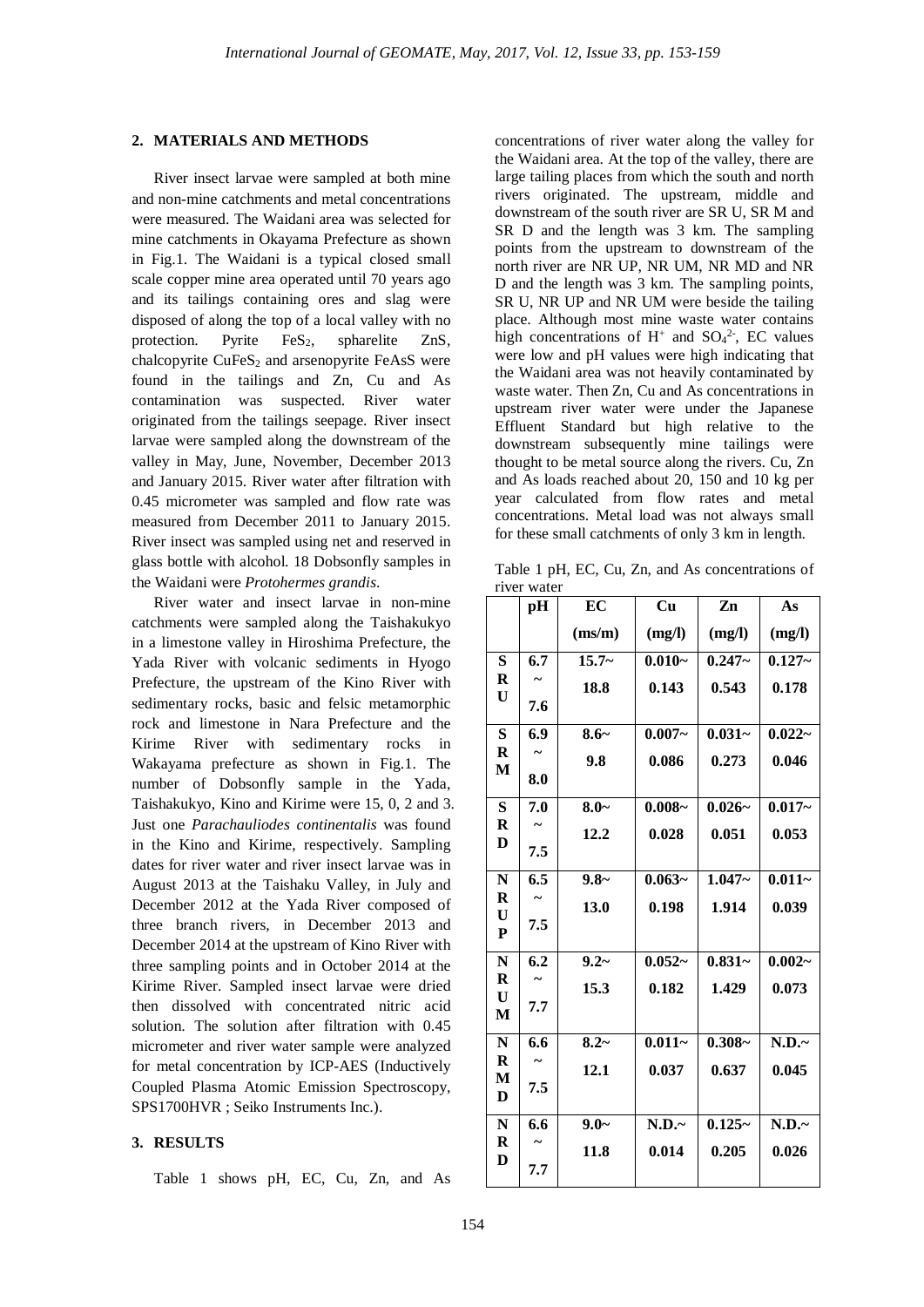

Fig. 2 Cu concentrations under dry weight samples for all sampled river insect larvae.



Fig. 3 Zn concentrations under dry weight samples for all sampled river insect larvae.



Fig. 4 As concentrations under dry weight samples for all sampled river insect larvae

Figs. 2, 3, and 4 show Cu, Zn, and As concentrations under dry weight samples for all sampled river insect larvae. Although Cu concentrations in river insect larvae in the Waidani north and south areas were variable values, several 10 to several 1000 ppm, they decreased from upstream to downstream. Cu concentration in river insect larvae was thought to depend on river Cu

concentration. Cu concentrations in river insect larvae in the Taisyakukyo, Yada, Kino and Kirime Rivers, were uniform, 10 to 100 ppm but Cu concentrations in river insect larvae in the Waidani area were 10 times higher than those in non-mine catchments. Cu concentrations for river insect larvae in the Waidani area even 3 km downstream were higher than those in non-mine catchments. Thus, the high Cu concentration in river water in the Waidani area was thought to increase Cu concentration in river insect larvae. Therefore, the Cu concentration value of the Japanese Effluent Standard was thought to be too high judging from the high Cu concentration in river insect larvae. Cu concentration in river insect larvae depended on the environment's Cu concentration. Then, river insects were thought to be effective as Cu contamination indicators. Dobsonfly was expected to be useful as a metal index because Dobsonfly was found widely, however Cu concentrations in Dobsonfly larvae in the Waidani area were very variable, several 10 to several 1000 ppm. *Stenopsyche mamorata* is a kind of Caddisfly and very common in Japan. However, *Stenopsyche mamorata* was not found in the Waidani area although it was very abundant in non-mine catchments. Dragonfly (Anisoptera), Caddisfly and Stonefly (Plecoptera) were found in the Waidani area and were higher than those in non-mine catchments although each concentration had a wide range. In this study, there were 18 species of Stonefly, 13 species of Mayfly (Ephemeroptera) and 13 species of Caddisfly and excluding Dobsonfly, many species were thought to bring out variable concentration values because each species was thought to have each concentration character.

Although Zn concentrations in river insect larvae in the Waidani south and north areas were variable values, 100 to 10,000 ppm, they decreased from upstream to downstream. Zn concentration in river insect larvae was thought to depend on river Zn concentration. Although Zn concentrations in the Taishakukyo were variable values, 100 to several 1000 pm as well as mine areas, Zn concentrations in the Kino and Kirime River were several 10 to several 100 ppm and Zn concentrations in the Yada River were several 100 ppm and then Zn concentrations in river insect larvae in mine areas were higher than those in nonmine catchments. Thus, the high Zn concentration in river water in the Waidani area was thought to increase Zn concentration in river insect larvae. Therefore, Zn concentration in the Japanese Effluent Standard was thought to be too high judging from high Zn concentration in river insect larvae. Zn concentration in river insect larvae depended on the environment Zn concentration because Zn concentration in river insect larvae in the Waidani area decreased down the stream and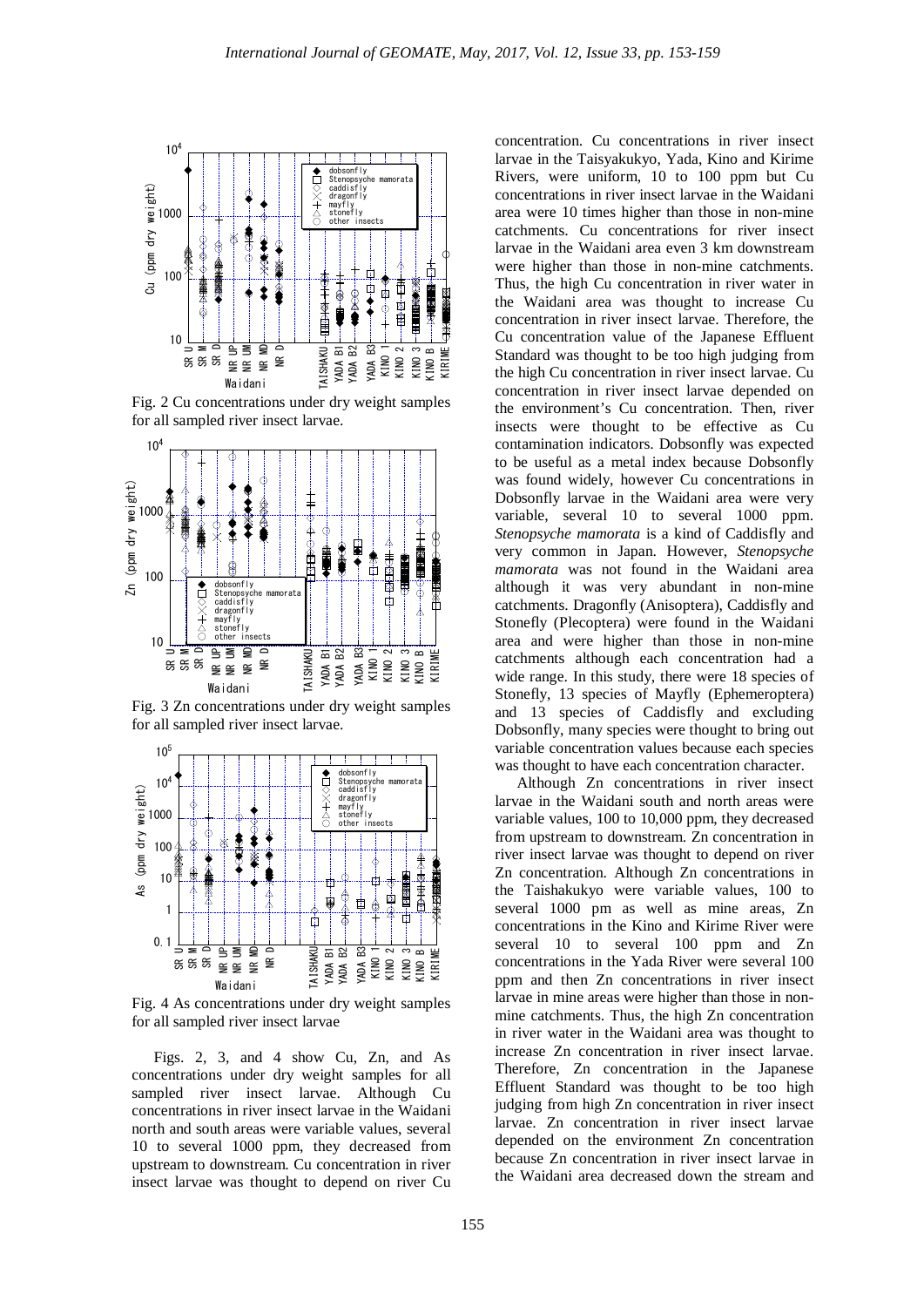Zn concentration in river insect larvae in the Waidani area was higher than those in non-mine catchments. Therefore river insect larvae were thought to be effective as a Zn contamination indicator. Zn concentration in Dobsonfly larvae in the Waidani area was 10 times higher than those in non-mine catchments as well as Stonefly although Zn concentrations in Dobsonfly larvae were variable.

Although As concentrations in river insect larvae in the Waidani south and north areas were variable values, several to several 1000 ppm, they decreased from upstream to downstream. As concentration in river insect larvae was thought to depend on river As concentration. As concentrations in insect larvae in non-mine catchments were several 0.1 to several 10 ppm and As concentrations in river insect larvae in the Waidani area were 10 to 100 times higher than those in non-mine catchments. The high As concentration in river in the Waidani area was thought to increase As concentration in river insect larvae. As concentration in river insect larvae depended on the environmental As concentration because As concentration in river insect larvae in the Waidani area decreased going downstream and was higher than those in non-mine catchments. Therefore river insect larvae was thought to be effective as an As contamination indicator. As concentration in Dobsonfly larvae in the Waidani area was 10 times higher than those in non-mine catchments as well as Stonefly although As concentrations in Dobsonfly larvae had a wide range.

Figs.5, 6, and 7 show the relation between Cu, Zn, and As concentrations in river insect larvae and dry weight in river insect larvae because metal concentrations in insect larvae were thought to change with insect growth. Cu concentration in river insect larvae in both the Waidani area and non-mine catchments decreased with dry weight in insect larvae. Although Cu concentration in river insect larvae had a wide range, Cu concentration for each weight had a narrow range. In particular, Dobsonfly was found to show a good relation between dry weight and concentration while other insects such as Stonefly were not as clear. Other insects had many species and each species was thought to have its own character. Decrease (log(Cu)/log(weight)) in Cu concentration with dry weight for Dobsonfly was about -0.5 log(ppm)  $\log(g)$  in the Waidani area and about -1/3  $log(ppm)$  / $log(g)$  in non-mine catchments. At the condition in 0.01 g for dry weight (a common dry weight in river insect larvae), Cu concentration in Dobsonfly larvae in the Waidani area and nonmine catchments were several 100 and several 10 ppm and then Cu concentration in Dobsonfly



Fig. 5 the relation between Cu concentrations in river insect larvae and dry weight in river insect larvae, upper: Waidani, lower: non-mine catchments

larvae in the Waidani area was 10 times higher than those in non-mine catchments. Therefore, Cu concentrations in Dobsonfly under the uniform dry weight condition could be useful as an index of Cu contamination.

Zn, as well as Cu concentrations in river insect larvae in both the Waidani area and non-mine catchments decreased with dry weight in river insect larvae. Although Zn concentrations in river insect larvae had a wide range, Zn concentrations for each weight had a narrow range. In particular, Dobsonfly was found to have a good correlation between the dry weight and Zn and Cu concentrations although other insects such as Stonefly were not clear. Decrease  $(log(Zn)/log(weight))$  in Zn concentration with weight for Dobsonfly was about  $-1/3 \log(ppm)$  $\log(g)$  both in the Waidani area and non-mine catchments however Zn concentration in river insect larvae in the Waidani and non-mine catchments were different. At the condition in 0.01 g for dry weight, Zn concentration in Dobsonfly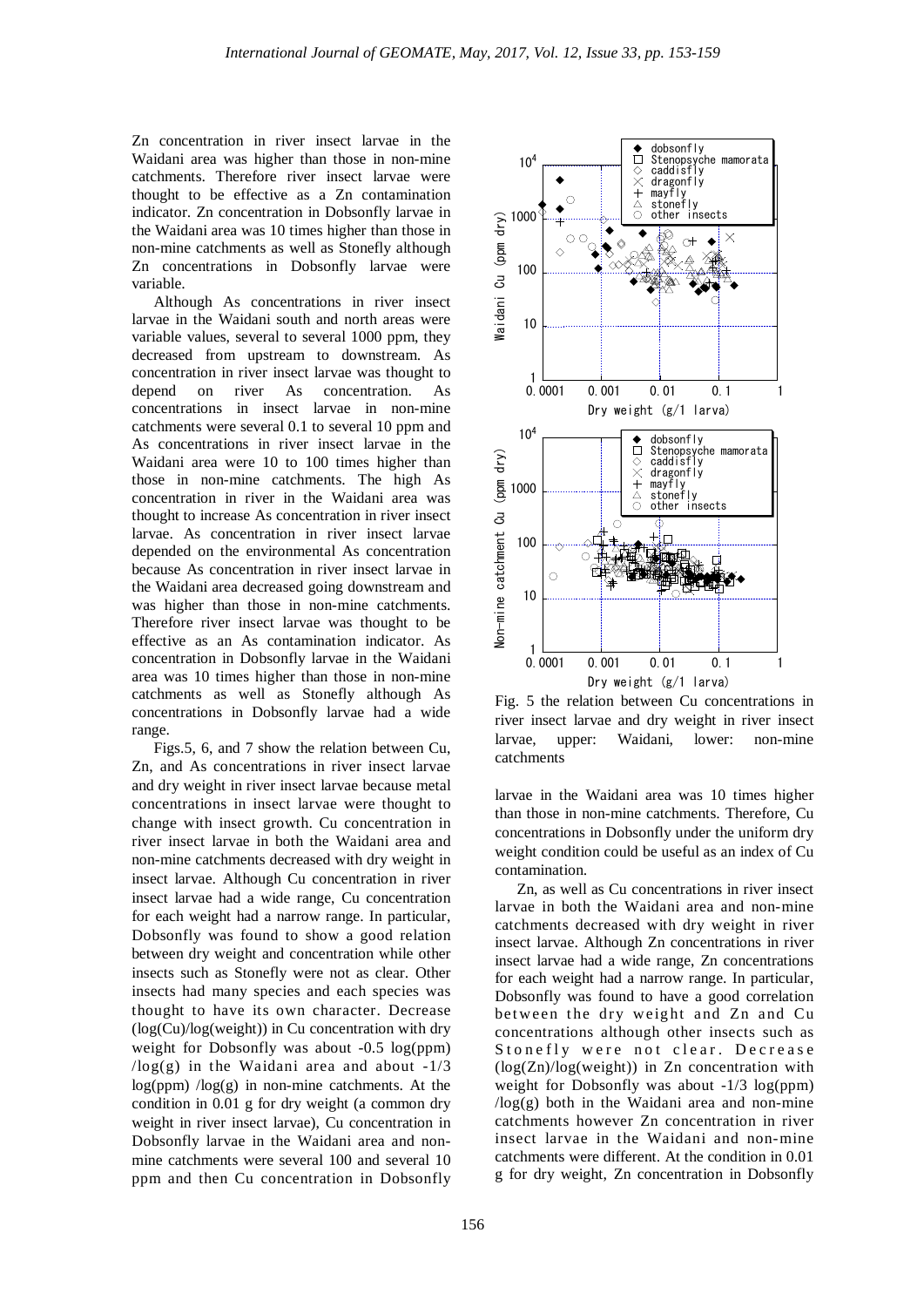

Fig. 6 the relation between Zn concentrations in river insect larvae and dry weight in river insect larvae, upper: Waidani, lower: non-mine catchments

larvae in Waidani area and non-mine catchments were 1000 ppm and several 100 ppm and then Zn concentration in Dobsonfly larvae in Waidani area was about 10 times higher than those in non-mine catchments. Therefore, Zn concentration in Dobsonfly under the uniform dry weight condition could be useful as an index in Zn contamination.

As concentration in river insect larvae in both the Waidani area and non-mine catchments decreased with dry weight in insect larvae as well as Cu and Zn.

Although As concentration in river insect larvae had a wide range, As concentration for each weight had a narrow range. Dobsonfly was only found to have a good relation between the dry weight and concentration in the Waidani area. Most in As analysis for river insect larvae in the non-mine catchment was under the detection limit in ICP and there were only 4 samples for Dobsonfly. The relation between concentration and dry weight in both the Waidani area and non-mine catchments was on the same line, decrease



Fig. 7 the relation between As concentrations in river insect larvae and dry weight in river insect larvae, upper: Waidani, lower: non-mine catchments

(log(As)/log(weight))in As concentration with weight for Dobsonfly was  $-0.5 \log(ppm) / \log(g)$ . At the condition in 0.01 g for dry weight, As concentration in Dobsonfly larvae in the Waidani area and non-mine catchments were several 10 ppm and then As concentration in Dobsonfly larvae in the Waidani area and non-mine catchments was the same. On the other hand, As concentration in other river insect larvae in the Waidani area were higher than those in non-mine catchments. Therefore, As concentration in Dobsonfly under the uniform dry weight condition was not thought to be satisfactory as an index in As contamination probably because of a lack of data for Dobsonfly.

### **4. DISCUSSION**

Dobsonfly larvae are being considered as an index in metal contamination because they are common, live 2 or 3 years in easy to classify, have a wide distribution, are very rivers, and are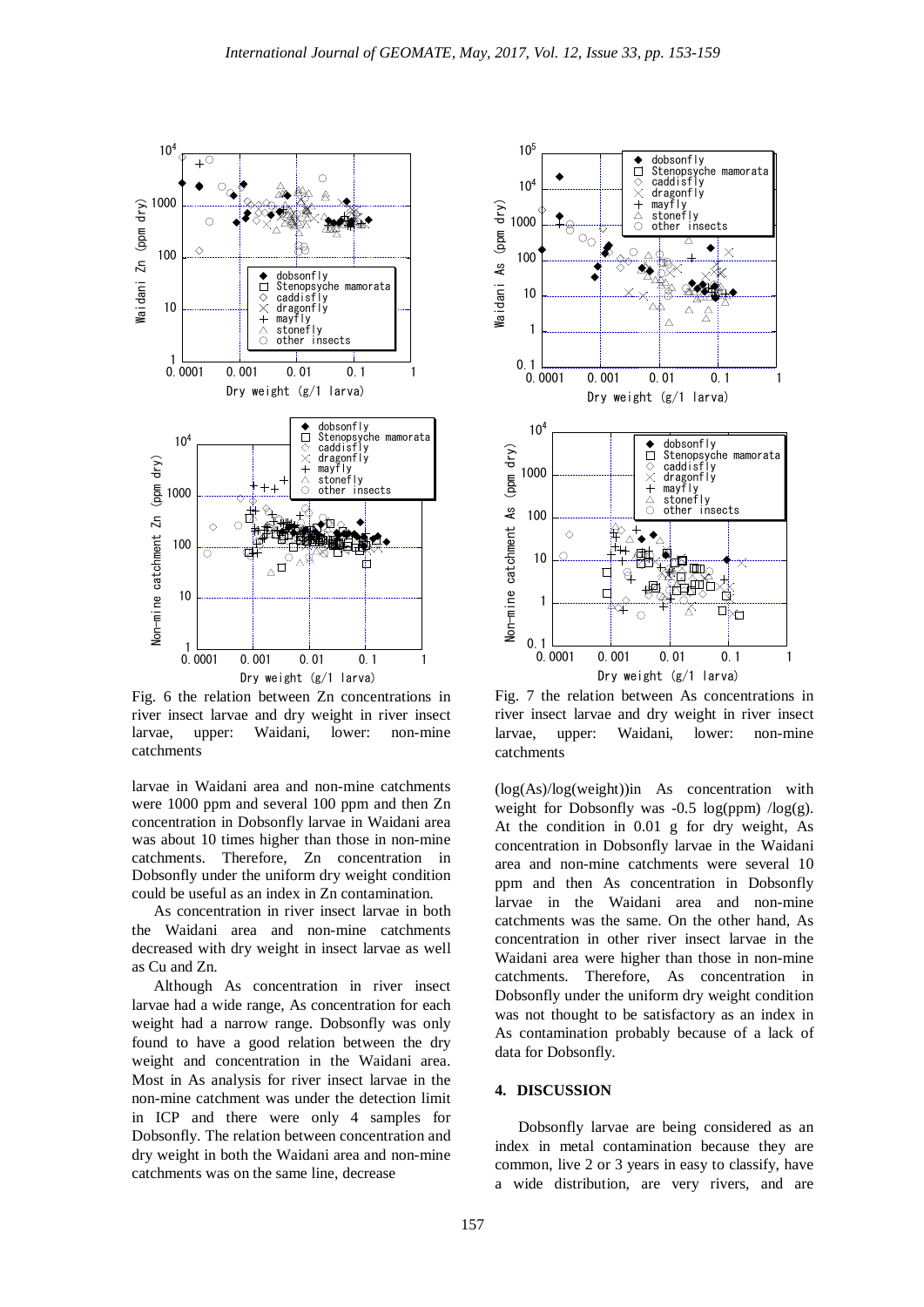carnivorous (top of the insect food chain). Metal concentrations in river insect larvae in mine areas and non-mine catchments were measured. Metal concentrations in insect larvae in mine areas were higher than those in non-mine catchments although they were very variable, by as much as two or three orders. However Cu, Zn, and As concentrations in river insects were still variable values, one or two orders at the same area, mine area or non-mine catchments, because the concentrations decreased with weight and depended on species. Then, at the same weight condition, the concentrations for one species, Dobsonfly larvae indicated uniform values, one order, however other insect larvae maintained wide ranges, over one order because these insects had many species and each species had its own concentration character. Concentration in Dobsonfly decreased with dry weight in Dobsonfly under the same river metal condition and the relations, decreases in metal concentration with weight for Cu, Zn, and As were different values and Cu and Zn concentration in Dobsonfly was thought to depend on river metal condition. However, As concentration in Dobsonfly was not thought to depend on river metal condition because As concentration in Dobsonfly under the same dry weight was the same in the Waidani area and nonmine catchments although As concentration in river insect larvae in the Waidani area was lower than those in non-mine catchments in spite of scarce data on As concentration in Dobsonfly in non-mine catchments. Therefore, metal contamination was estimated from the relations for Dobsonfly excluding As. For example, metal concentration in Dobsonfly at the same dry weight was thought to become an index in metal contamination. Dobsonfly is distributed on a world scale and is very common but limited in its number of species in Japan. Generally, metal is accumulated in body over time with growth. However, the relation between metal concentration and weight showed reverse results. Elimination ability for metal was thought to increase with growth or during ecdysis, the insect was thought to release metal. Decrease in metal concentration with weight was low for Zn and Cu. It was also thought to depend on toxicity in metal. Main river water resource at the upstream in the Waidani area, mine area was seepage from the tailings. Therefore, river water was partly mine effluent water. River insect larvae in the upstream were assumed to have grown up in effluent water. From Cu, Zn and As concentration and weight for Dobsonfly, Cu, Zn and As concentration in Dobsonfly in the Waidani, mine area had high concentrations relative to the

non-mine catchments.

## **5. CONCLUSION**

Comparing metal concentrations in river water and river insect larvae in mine areas and non-mine catchments, Cu, Zn and As concentrations in river insect larvae were higher than those in non-mine catchments. However, the metal concentrations had wide ranges and river water metal concentration, insect species and larvae weight made wide ranges. Then, using one species, the Dobsonfly larvae which have a wide distribution, are very common, have long lives and are carnivorous, river metal concentration was evaluated from the relation between metal concentration and weight for Dobsonfly because the relation between metal concentration and dry weight for Dobsonfly was very clear. The metal concentration decrease with weight for Cu, and Zn was different and also depended on river water metal concentration.

## **6. REFERENCES**

- [1] Hickey C.W. and Golding L.A. "Response in macroinvertebrates to copper and zinc in a stream mesocosm", Environ. Toxicol. Chem., Vol. 21, 2002, pp. 1854-1863.
- [2] Tochimoto H., Oshida Y., Kikuchi Y., Sasano H., Nakamura H. and Matsumoto M. "Aquatic Insects in Streams as Biological Monitors in Heavy Metal Pollution", Ann. Rep. Tokyo Metr. Res. Lab. P.H., Vol. 32(1), 1981, pp. 296-303.
- [3] Hatakeyama S., Sugaya Y., Satake K., Miyashita M. And Fukushima S. "Macroinvertebrate communities in heavy metal-polluted rivers in the Shikoku district in Japan", Verh. Internat. Verein. Limnol, Vol.24, 1990, pp. 220-227.
- [4] Hatayama N. "Determination in acceptable copper concentration for macroinvertebrate communities based on field investigations on metal-polluted rivers around abandoned mines in Japan" Japan J. Environ. Toxicol., Vol. 14(1), 2011, pp. 57-68.
- [5] Leland H.V., Fend S.V., Dudley T.L. and Carter J.L. "Effects in copper on species composition in benthic insects in a Sierra Nevada, California, stream", Fresh-water. Biology, Vol. 21, 1989, pp. 163-179.
- [6] Watanabe K., Yamamoto N., Kusano H. And Omura T. " Elucidation in Mechanisms in Heavy Metal Accumulation in Stream Aquatic Insects by Nitrogen and Carbon Stable isotope